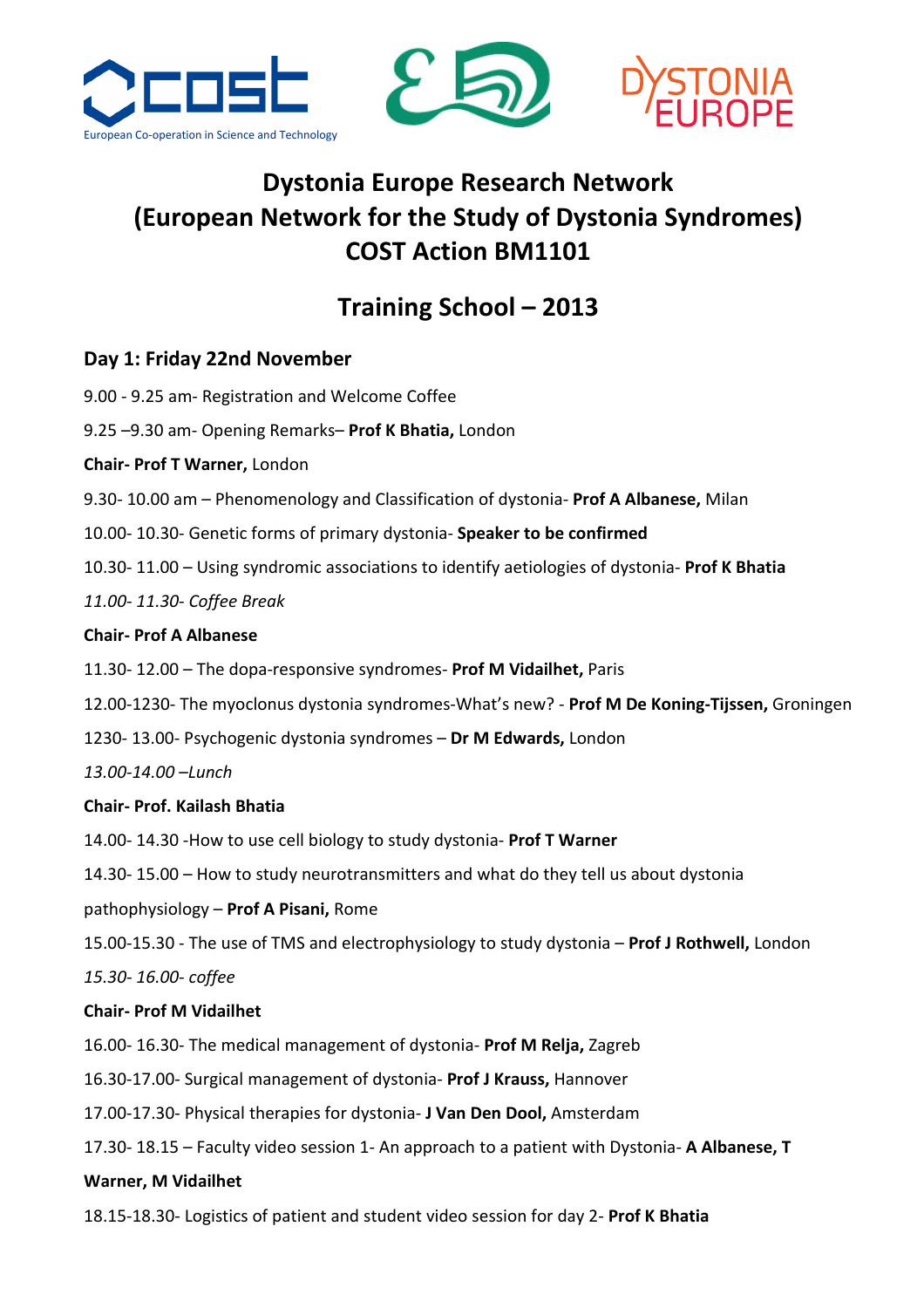#### Day 2-Saturday 23rd November-

Examining Patients with dystonia: 6 rooms / 1 Faculty member to each room, with 8 students.

### Faculty : A Albanese, M Vidailhet, M De Koning-Tijssen, K Bhatia, T Warner, M Edwards

Faculty will rotate every second turn; Students will move every turn

- Each round is 25 mins with 5 mins changeover time
- 9.00- 9.25- Round 1
- 9.30- 9.55- Round 2
- 10.00- 10.25- Round 3
- 10.30- 10.55- Round 4
- 11.00- 11.25 –Round 5
- 11.30-11.55- Round 6

#### Patient interaction: Living with dystonia

#### Chairs : M Benson and A Newton

- 12.05- 12.20- Living with dystonia- Patient experience- Patient 1
- 12.20- 12.35- What sort of research should be done in dystonia --A patient perspective- Patient 2
- 12.35- 13.00- Dealing with dystonia- a physiotherapist's view Speaker to be confirmed
- 13.00- 14.00- Lunch
- 14.00- 15.20- Student video session- Bring your own videos- 6 faculty/ 6 rooms /8 students per room-
- each student will take 10 mins 6 mins to present, 3-4 min discussion
- 15.20- 15.45- Coffee break

#### Chair- Prof M de Koning-Tijssen

15.45-16.15- Epidemiology of dystonia- what's known and how do we use the network for further

#### research- Prof J Yebenes and Prof K Bhatia

- 16.15- 16.45- How to set up animal models of dystonia for research Prof T Warner
- 16.45- 17.45- Faculty Video session 2- Complex dystonia- K Bhatia, A Albanese, M De Koning-Tijssen,

#### M Edwards

- 17.45- 18.30- Faculty will meet to decide the top 10 student videos for presentation on Sunday
- 18.30 Announcement of 10 student videos